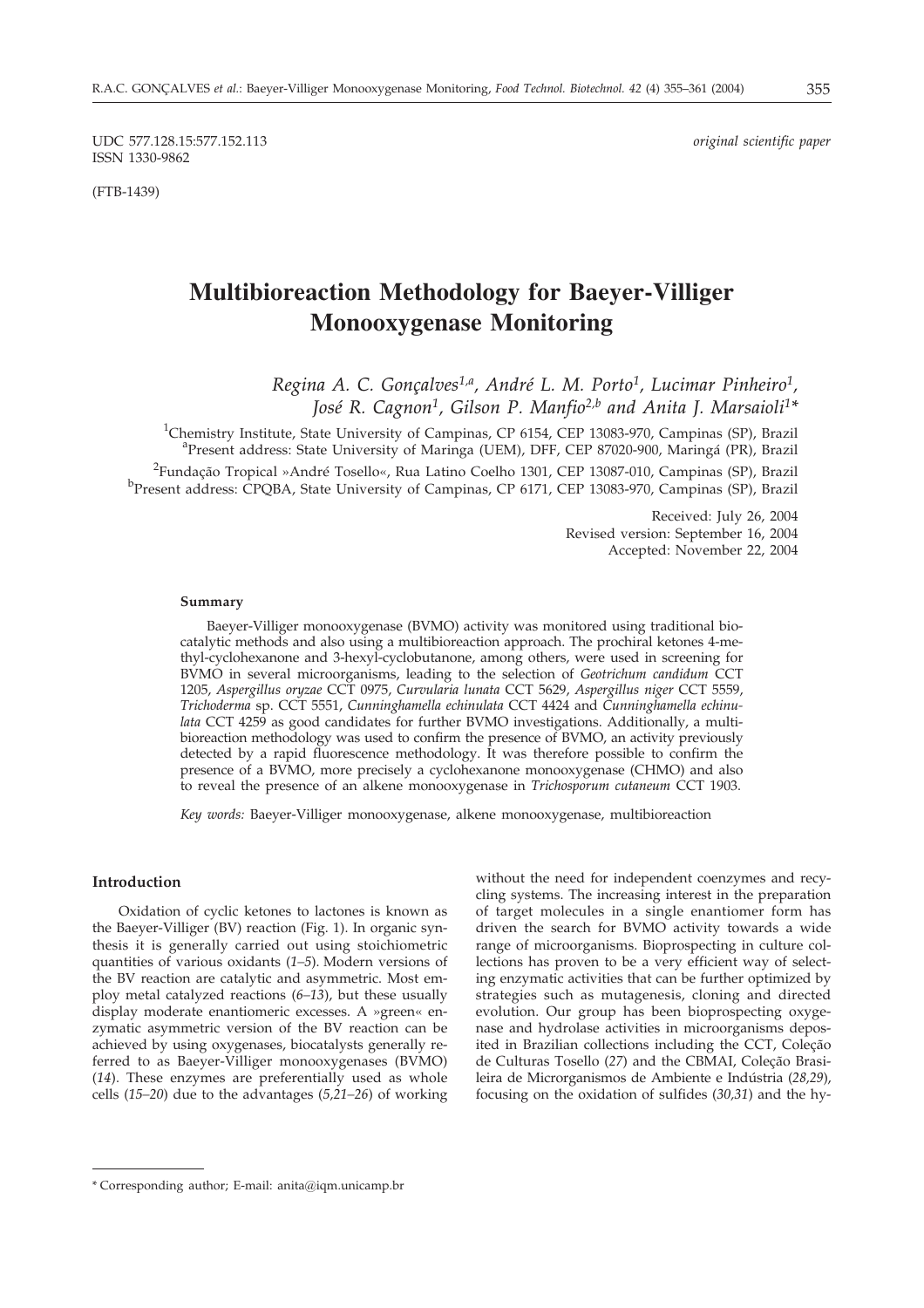drolysis of epoxides (*32*). We now report our results on the bioprospection of BVMO in 14 microorganisms for the oxidation of cyclohexanones, cyclopentanones and cyclobutanones.

dard. 13C NMR spectra were obtained with a Bruker AC 300 (75.47 MHz), an Inova 500 (125.70 MHz) or a Varian Gemini 300 (75.45).

### *Synthesis of lactones 1a–2a*

Lactones  $(\pm)$ -1a,  $(\pm)$ -2a were obtained by *m*-chloroperbenzoic acid oxidation (*33*) of the corresponding ketones **1**–**2** in dichloromethane (10 mL) and sodium bicarbonate at 0 °C with shaking for 4 h. Dicloromethane (100 mL) was added to the reaction solution and the organic layer was extracted with saturated aqueous solution of NaHCO<sub>3</sub> (5 mL) and with saturated aqueous solution of  $Na<sub>2</sub>SO<sub>3</sub>$ . The organic layer was separated and dried over  $Na<sub>2</sub>SO<sub>4</sub>$  and then the solvent evaporated. The residue was purified on a silica gel column using hexane and ethyl acetate as eluent (9:1), yielding lactones **1a** (89 %) and **2a** (60 %). *Compound 1a*: **MS** (EI, 70 eV) *m/z* (rel. inten.): 128 (M<sup>+</sup>, 8), 98 (12), 69 (62), 56 (100), 55 (48), 41 (52). **IR** (film)  $v_{\text{max}}$  (cm<sup>-1</sup>): 2960, 2928, 1733, 1713, 1177. <sup>1</sup>H NMR (300.07 MHz, CDCl<sub>3</sub>)  $\delta$ : 0.99 (3H, d, *J* 6.8 Hz, H-8), 1.33 (1H, m, H-6), 1.50 (1H, m, H-6´), 1.77 (1H, m, H-5), 1.90 (2H, m, H-4), 2.64 (2H, m, H-7), 4.17 (1H, dd, *J* 13.0 Hz and *J* 10.5 Hz, H-3), 4.27 (1H, ddd, *J* 13.0 Hz, *J* 6.0 Hz and *J* 2.0 Hz, H-3´). **13C NMR** (75.45, CDCl<sub>3</sub>)  $\&$  22.3 (CH<sub>3</sub>), 30.8 (CH<sub>2</sub>), 33.2 (CH<sub>2</sub>), 35.3 (CH), 37.3 (CH<sub>2</sub>), 68.1 (CH<sub>2</sub>), 172.2 (C<sub>0</sub>). *Compound 2a*: **MS** (EI, 70 eV) *m/z* (rel. inten.): 170 (M+., 2), 152 (2), 139 (4), 128 (6), 114 (18), 111 (24), 97 (12), 85 (26), 83 (46), 70 (43), 69 (49), 56 (98), 55 (64), 43 (82), 42 (44), 41 (100). **IR** (film)  $v_{\text{max}}$  (cm<sup>-1</sup>): 2950, 2927, 2857, 1779, 1467, 1420, 1379, 1171, 1021, 837, 726, 686, 553. <sup>1</sup>H NMR (499.88 MHz, CDCl<sub>3</sub>)  $\delta$ : 0.89 (3H, t, *J* 6.8 Hz, CH<sub>3</sub>-11); 1.25 - 1.33 (8H, m, H-7, H-8, H-9 and H-10), 1.45 – 1.49 (2H, m, H-6), 2.15 – 2.22 (1H, dd, *J* 7.8 Hz and *J* 1.2 Hz, H-5c or H-5d), 2.50 – 2.59 (1H, broad heptet, *J* 7.6 Hz, H-4), 2.60 – 2.66 (1H, ddd, *J* 16.8 Hz, *J* 8.3 Hz and *J* 1.2 Hz, H-5d or H-5c), 3.93 (1H, ddd, *J* 8.8 Hz, *J* 7.3 Hz and *J* 1.2 Hz, H-3a or H-3b), 4.42 (1H, ddd, *J* 8.8, *J* 7.3 and *J* 1.2 Hz, H-3b or H-3a). **13C NMR** (125.70 MHz, CDCl<sub>3</sub>)  $\delta$ : 14.04 (C-11), 22.56 (C-10), 27.36, 29.15, 31.64, 33.14 (C-9, C-6, C-7, C-8), 34.57 (C-5), 35.74 (C-4), 73.49 (C-3), 177.38 (C-1).

#### *Synthesis of ketone 2*

A solution of 1-octene (2.0 g, 17.8 mmol), Zn powder, previously activated (2.9 g, 44.5 mmol) and diethyl ether (60 mL) was sonicated for 2 h while a solution of trichloroacetyl cloride (2.4 mL, 21.4 mmol) was slowly added. The reaction mixture was filtered over a Celite pad and washed with  $NAHCO<sub>3</sub>$  solution, then dried over  $Na<sub>2</sub>SO<sub>4</sub>$ . Solvent evaporation and purification of the crude residue by flash silica chromatography (eluted with hexane and diethyl acetate 10:1) produced 2.1 g (52 %) of a dichlorocyclobutanone. **MS** (EI, 70 eV) *m/z* (rel. inten.): 223 (M<sup>+</sup>, absent), 180 (9), 175 (3), 138 (8), 118 (9), 109 (36), 102 (27), 97 (7), 82 (17), 69 (29), 56 (52), 43 (100), 42 (40), 41 (62). **IR** (film)  $v_{\text{max}}$  (cm<sup>-1</sup>): 2957, 2930, 2859, 1870, 1811, 1466, 1393, 1064, 987, 732, 568. **1H NMR** (300.07 MHz, CDCl<sub>3</sub>)  $\delta$ : 0.90 (3H, t, *J* 6.9 Hz, CH<sub>3</sub>-10), 1.21 – 1.50 (8H, m, H-6, H-7, H-8 and H-9), 1.51 – 1.65 (1H, m, H-5), 1.86 – 2.00 (1H, m, H-5), 2.82 – 2.92 (1H, m, H-3), 2.96 (1H, dd, *J* 17.2 Hz and *J* 9.1 Hz, H-4), 3.36 (1H, dd, *J* 17.2 Hz and *J* 9.2 Hz, H-4). **13C NMR** (75.45

**Fig. 1**. Chromatograms obtained for Baeyer-Villiger oxidation reactions carried out by different fungi

#### **Materials and Methods**

# *General methods*

Chemical oxidation was monitored by silica gel TLC (aluminum foil plates, 60  $F_{254}$ , Merck), with visualization done using *p*-anysaldehyde/sulfuric acid followed by heating (approx. 120 °C). Flash column chromatography was performed using Merck 60 silica (230–400 mesh). Enzymatic reactions were monitored by GC (FID) in HP 5890 chromatograph, using hydrogen as the carrier gas, or by GC/MS using HP 5970-MSD and helium as the carrier gas. The fused silica capillary columns used were either a J & W Scientific DB-5 (30 m x 0.25 mm x 0.25  $\mu$ m) or a (chiral) heptakis-(2,3-dimethyl-6-penthyl)-β-cyclodextrin (25 m x 0.25 mm x 0.25  $\mu$ m). <sup>1</sup>H NMR spectra were recorded with a Bruker AC 300 (300.13 MHz), an Inova 500 (499.88 MHz) or a Varian Gemini 300 (300.07). CDCl<sub>3</sub> was used as solvent, with  $Me<sub>4</sub>Si$  (TMS) as internal stan-

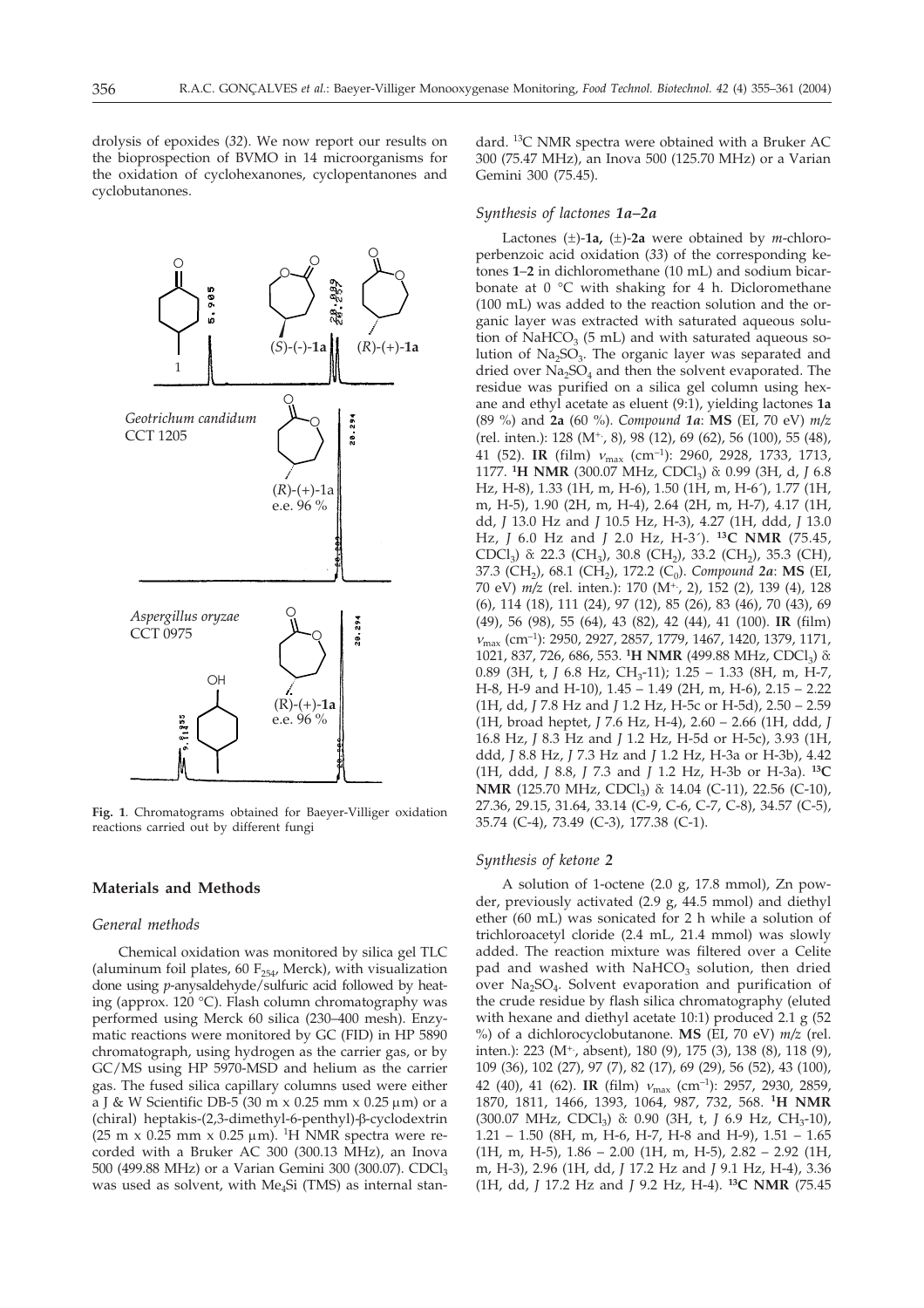MHz, CDCl<sub>3</sub>)  $\delta$ : 13.99 (C-10), 22.51 (C-9), 27.36 (C-8), 29.01 (C-7), 31.36 (C-6), 31.57 (C-5), 45.98 (C-3), 47.76 (C-4), 88.88 (C-2), 193.02 (C-1). Zinc powder (2.6 g, 30.32 mmol) was added at room temperature to a stirred solution of the dichlorocyclobutanone (1.5 g, 6.7 mmol) in acetic acid (10 mL) and water (1 mL). After 2 h the mixture was heated to 50 °C for 1 h, cooled, filtered over Celite and diluted with 100 mL of water and 100 mL AcOEt. The organic layer was treated with saturated NaHCO<sub>3</sub> solution and dried over anhydrous MgSO<sub>4</sub>. Flash chromatography (hexane:AcOEt/10:1) gave 0.870 g (80 %) of pure cyclobutanone **2**. **MS** (EI, 70 eV) *m/z* (rel. inten.): 154 (M<sup>+</sup>, 1), 136 (3), 126 (6), 111 (7), 98 (100), 84 (37), 83 (27), 70 (39), 69 (35), 56 (49), 55 (67), 43 (66), 42 (45), 41 (77). **IR** (film)  $v_{\text{max}}$  (cm<sup>-1</sup>): 2958, 2926, 2855, 1787, 1466, 1386, 1206, 1168, 1097, 724. **1H NMR** (300.07 MHz, CDCl<sub>3</sub>) δ: 0.89 (3H, t, *J* 6.9 Hz, CH<sub>3</sub>-10), 1.26 (8H, m, H-6, H-7, H-8, H-9), 1.58 (2H, m, H-5), 2.35 (1H, m, H-3), 2.66 (2H, m, H-2b and H-4b or H-2a and H-4a), 3.07 – 3.19 (2H, m, H-2a and H-4a or H-2b and H-4b). <sup>13</sup>C NMR (75.45 MHz, CDCl<sub>3</sub>)  $\delta$ : 13.99 (C-10), 22.52 (C-9), 23.77 (C-3), 28.15, 29.03, 31.72 (C-6, C-8, C-7), 36.29 (C-5), 52.44 (C-2 and C-4), 208.75 (C-1).

#### *Microorganisms*

*Aspergillus oryzae* CCT 0975, *Aspergillus terreus* CCT 3320, *Geotrichum candidum* CCT 1205, *Aspergillus niger* CCT 5559, *Aspergillus niger* CCT 4648, *Cunninghamella echinulata* CCT 4259, *Cunninghamella echinulata* CCT 4424, *Curvularia eragrostides* CCT 5634, *Curvularia lunata* CCT 5628, *Curvularia lunata* CCT 5629, *Curvularia pallescens* CCT 5654, *Drechslera halodes* CCT 5636, *Drechslera dematioidea* CCT 5631, *Geotrichum candidum* CCT 1205, *Trichosporum cutaneum* CCT 1903 and *Trichoderma* sp. CCT 5551 were obtained from the CCT culture collection (Fundação André Tosello, Campinas, SP, Brasil; *http://www.cct.fat.org.br*) (*27,29*).

#### *Reaction of the microorganisms with 1a–2a*

The fungi were grown in 250-mL shaker-flasks (140–170 rpm) using 100 to 130 mL malt extract (8 g/L, Difco or Merck) for 72 to 96 h, at 28–32 °C. Fungal biomass was harvested by filtration and used immediately in the biocatalysis reactions. The experiments were performed under aseptic conditions in a laminar flow cabinet.

#### *Small-scale reactions*

A volume of  $20 \mu L$  of the appropriate ketones,  $1-2$ , and 0.5–2.0 g of wet fungal biomass was mixed in Erlenmeyer flasks (125 mL) containing 30 mL of buffer phosphate solution (Na<sub>2</sub>HPO<sub>4</sub> and KH<sub>2</sub>PO<sub>4</sub>, pH=7.0). The mixture was stirred on a rotary shaker (28 °C, 140 rpm) until the starting material was completely depleted. The reaction was monitored by chiral GC.

# *Determination of the enzymatic activity of the fungi*

Bioreaction was monitored every 24 h by the analysis of 2 mL samples. These were extracted with ethyl acetate (0.5 mL) and the organic phase was analyzed by  $GC/FID$  (1  $\mu$ L) using a fused silica chiral capillary column. The products of the biocatalyzed reactions were

compared with a racemic mixture previously obtained by chemical oxidation. GC conditions used consisted of: *Lactone* **1a**: oven at 70 °C; injector at 180 °C; detector at 200 °C; 3 °C/min ramp; retention time for **1a** ( $S = 20.1$ ) min; *R*= 20.3 min). *Lactone* **2a**: oven at 100 °C; injector at 180 °C; detector at 200 °C; 5 °C/min ramp; retention time for **2a** 14.2 min.

# *Assignment of the absolute configuration of 1a*

Optical rotation values were measured in an LEP- -A2 Carl Zeiss polarimeter. The reported data refer to the Na-line value using a 1-dm cuvette. The specific optical rotation for (*R*)-(+)-5-methylheptalactone **1a** was  $[\alpha]_D^{20}$ +44.3° (*c*=2.33, CHCl<sub>3</sub>). Therefore the e.e. was 96 %. The absolute configurations were determined by comparison of the sign of the measured optical rotation with literature values (*34,35*).

### *Multibioreaction*

*Trichosporum cutaneum* CCT 1903 biomass was obtained as previously described, but using yeast and malt extract  $(8 \text{ g/L})$  medium. Two grams of wet biomass were added to 50.0 mL of phosphate buffer (pH=6.5) containing 10.0 mg of each compound to be tested, including 2-benzyl-2-carbomethoxy-cyclopentanone, *cis*-jasmone, 3-methyl-cyclopentanone, 2-methyl-cyclohexanone and 4-methyl-cyclohexanone. The bioreaction was monitored for 72 h. The samples (1 mL) were saturated with sodium chloride and extracted with AcOEt (3 x 800  $\mu$ L). The organic solvent evaporated and the residue was diluted in 100.0  $\mu$ L of pentadecane in diethyl acetate (0.2 mg/mL). GC/MS analysis was conducted as follows: 45  $\rm{°C}/5$  min, rising to 225  $\rm{°C}$  with a 10  $\rm{°C/min}$  ramp, followed by 30 °C/min until 290 °C, 1 mL/min flux, splitless 50.

Scaling up a bioreaction for *cis*–jasmone (200 mg) and following the same procedure described above resulted in the isolation of 43 mg of the corresponding epoxide, after purification in a silica gel chromatography column eluted with hexane:ethyl acetate 5 %. *Epoxy-jasmone*: **MS** (EI, 70 eV) *m/z* (rel. inten.): 180 (M+., 8) 165 (26), 152 (12), 147 (11), 123 (27) 122 (46), 121 (26), 111 (13), 110 (64), 109 (32), 107 (19), 95 (26), 93 (18), 91 (18) 81 (22), 79 (100) 77 (29) 71 (15) 67 (31) 43 (18) 41 (28). **1H NMR** (499.88 MHz, CDCl<sub>3</sub>)  $\delta$ : 1.03 (3H, t, *J* 7.5 Hz, H-1), 1.60 (2H, m, H-2), 2.84 (1H, m, H-3), 3.01 (1H, m, H-4), 2.26 and 2.49 (2H, m, H-5), 2.53 (2H, m, H-8), 2.37 (2H, m, H-9), 2.09 (3H, s, H-11). **13C NMR** (125.70 MHz, CDCl<sub>3</sub>)  $\delta$ : 10.5 (C-1), 21.1 (C-2), 58.5 (C-3), 55.6 (C-4), 21.9 (C-5), 136.7 (C-6), 209.1 (C-7), 31.8 (C-8), 34.1 (C-9), 172.5 (C-10), 17.5 (C-11).

# **Results and Discussion**

Microbial oxidation of ketone **1** was carried out using wet biomass prepared from 14 microorganisms (Table 1). These microorganisms had different selectivities for the monitored bioreactions. The best results for the cyclohexanone Baeyer-Villiger monooxygenase (BVMO) reaction (Scheme 1) were obtained when whole cells of *G. candidum* CCT 1205 were used. The reaction occurred in a short time, yielding lactone (*R*)-(+)-**1a** with high enan-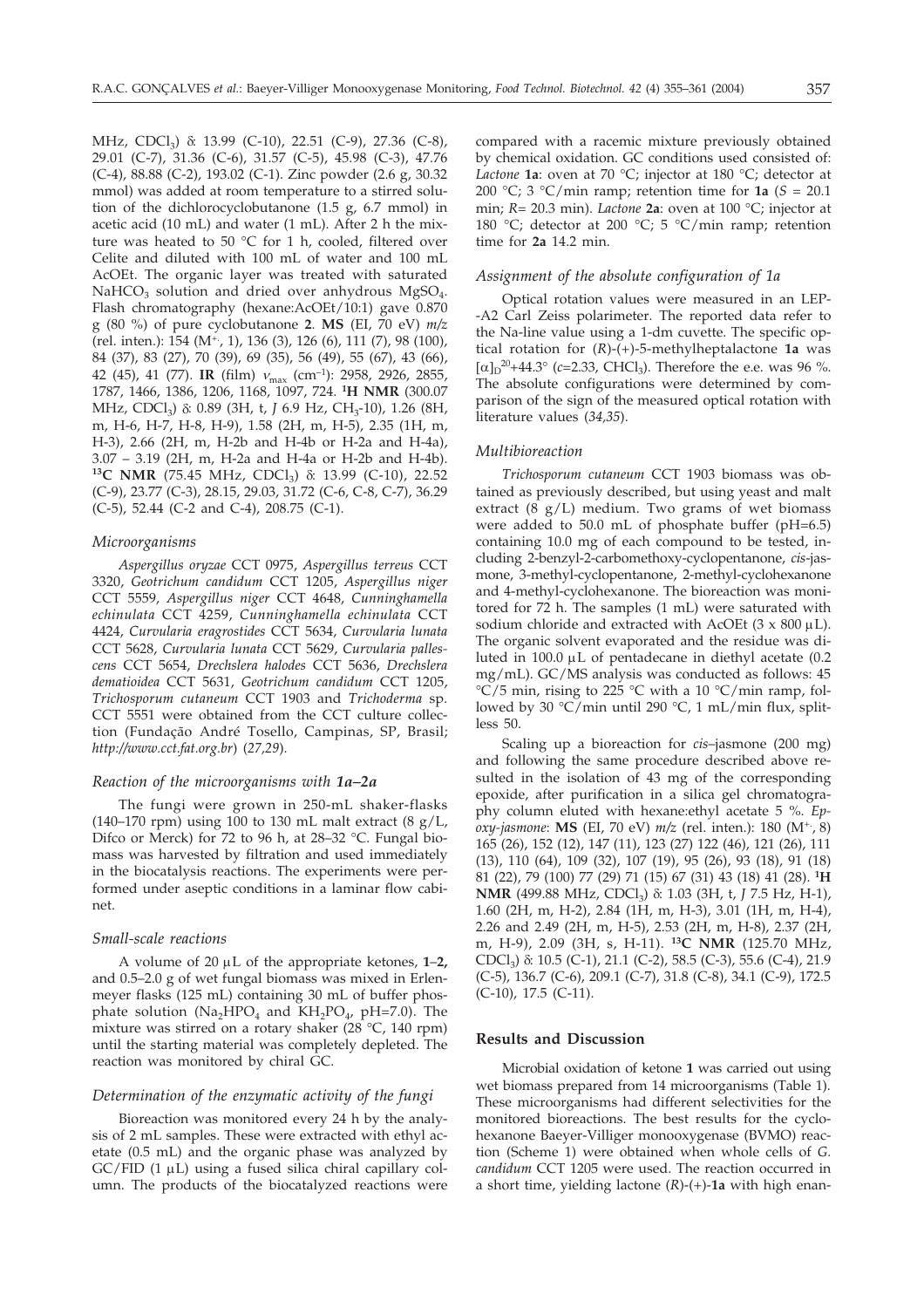| Microorganisms                     | t/h | $1^{*/\%}$ | $1b/\%$ | $1a/\%$        | 1a e.e./ $\%$ | 1a               |  |
|------------------------------------|-----|------------|---------|----------------|---------------|------------------|--|
| Aspergillus niger CCT 4648         | 72  | 25         | 25      |                |               |                  |  |
| Aspergillus niger CCT 5559         | 96  | 24         | 23      | 1.0            |               |                  |  |
| Aspergillus oryzae CCT 0975        | 72  | 77         | 23      | 54             | 96            | $\boldsymbol{R}$ |  |
| Aspergillus terreus CCT 3320       | 72  | 95         | 93      | 2.0            |               |                  |  |
| Cunninghamella echinulata CCT 4259 | 72  | 81         | 81      |                |               |                  |  |
| Cunninghamella echinulata CCT 4424 | 96  |            |         |                |               |                  |  |
| Curvularia eragrostides CCT 5634   | 96  | 77         | 75      | $\overline{2}$ |               |                  |  |
| Curvularia lunata CCT 5628         | 24  | 51         | 51      |                |               |                  |  |
| Curvularia lunata CCT 5629         | 96  | 97         | 94      | 3              |               |                  |  |
| Curvularia pallescens CCT 5654     | 96  | 98         | 97      | $\mathbf{1}$   |               |                  |  |
| Drechslera dematioidea CCT 5631    | 96  |            |         |                |               |                  |  |
| Drechslera halodes CCT 5636        | 72  | 99         | 99      |                |               |                  |  |
| Geotrichum candidum CCT 1205       | 72  | 100        |         | 100            | 96            | $\boldsymbol{R}$ |  |
| Trichoderma sp. CCT 5551           | 72  | 89         | 88      | 1.0            |               |                  |  |

Table 1. Microbial oxidation of methyl-cyclohexanone using whole cells

\*conversion determined by GC; e.e.: enantiomeric excess

tiomeric excesses (e.e.*=*96 %) and conversion (almost 100 %). BVMO activity of this organism was also recently reported by Carballeira *et al.* (*36*). The second best biocatalyst, also previously reported (*37*), was *A. oryzae* CCT 0975, which produced lactone (*R*)-(+)-**1a** in high enantiomeric excess (e.e.=96 %). However, the production of the *cis* and *trans* isomers of 4-methyl-cyclohexanol with 23 % yield in a 1:1 ratio did not encourage further studies (Table 1). The (*R*)-configuration was determined by combining chiral chromatography, optical rotation of the purified samples and data from the literature for the (*R*)-lactone, **1a**.



**Scheme 1.** BVMO reaction of 4-methyl-cyclohexanone

Based on the mechanism proposed by Kelly (*38*), the preferential formation of the *R*-lactone **1a** can be rationalized (Fig. 2A) via a 4-hydroxy-1,2,5-trioxane adduct formed from the ketone and flavin hydroperoxide, with all orbitals perfectly oriented for the Baeyer-Villiger rearrangement. Rationalizing our result according to Fig. 2, the ion peroxide must be linked onto the *Si* face of the flavin, thus producing the lactone with absolute configuration *R*, following the migration pathway as indicated in Fig. 2 (B).

The 14 selected fungal strains were also tested for cyclobutanone BVMO activity by using the prochiral compound 3-hexyl-cyclobutanone **2,** a good probe for the production of enantiomerically pure  $\gamma$ -butyrolactones, which are important building blocks for various natural products (Table 2, Scheme 2).



**Fig. 2**. The BVMO mechanism proposed by Kelly (*38*). (A) Formation of 4-hydroxy-1,2-5-trioxane adduct for BV rearrangement, (B) enantioselective group migration on flavin

Table 2. Microbial oxidation of 3-hexyl-cyclobutanone

| Microorganisms                     | t/h | $2^{*/\%}$ | 2a/% | $2b$ /% |
|------------------------------------|-----|------------|------|---------|
| Aspergillus niger CCT 4648         | 90  |            |      |         |
| Aspergillus niger CCT 5559         | 48  | 85         | 80   |         |
| Aspergillus oryzae CCT 0975        | 90  |            |      |         |
| Aspergillus terreus CCT 3320       | 90  | -          |      |         |
| Cunninghamella echinulata CCT 4259 | 48  | 80         | 80   |         |
| Cunninghamella echinulata CCT 4424 | 48  | 80         | 80   |         |
| Curvularia eragrostides CCT 5634   | 90  | 85         | 20   | 10      |
| Curvularia lunata CCT 5628         | 90  | 70         | 44   | 26      |
| Curvularia lunata CCT 5629         | 48  | 100        | 80   |         |
| Curvularia pallescens CCT 5654     | 48  | 100        | 54   |         |
| Drechslera dematioidea CCT 5631    | 90  |            |      |         |
| Drechslera halodes CCT 5636        | 90  | 80         | 26   | 44      |
| Geotrichum candidum CCT 1205       | 90  |            |      |         |
| Trichoderma sp. CCT 5551           | 60  | 70         | 70   |         |

\* conversion determined by GC

The best results for the bioxidation of cyclobutanone **2** were obtained using *Aspergillus niger* CCT 5559, *Cunninghamella echinulata* CCT 4224 and CCT 4259, *Curvu-*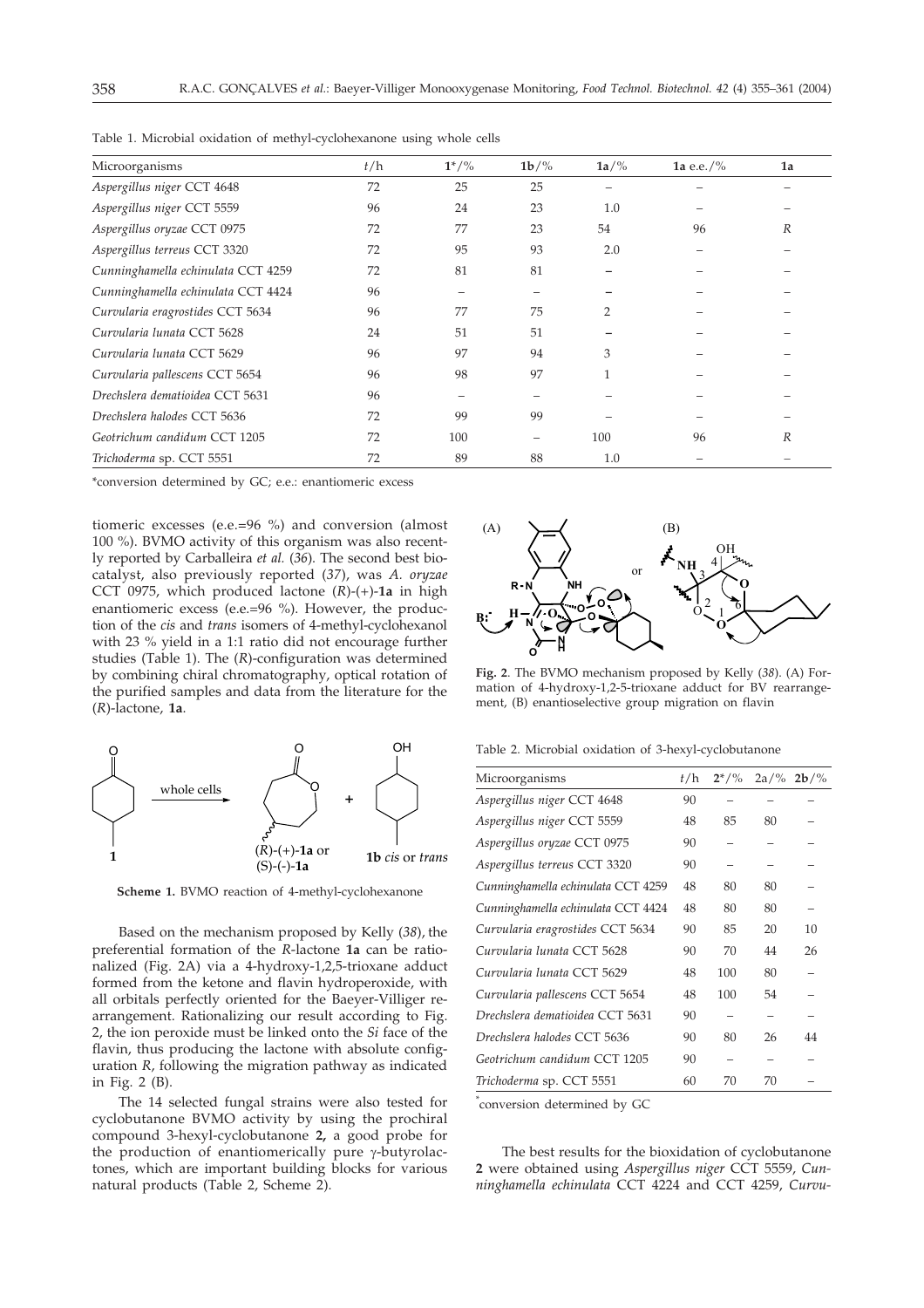

**Scheme 2.** Cyclobutanone BVMO reaction

*laria lunata* CCT 5629 and *Trichoderma* sp. CCT 5551. These microorganisms produced lactone **2a** in high yields after a 48-h reaction time. The BVMO activities of *Curvularia eragrostidis* CCT 5634, *Curvularia lunata* CCT 5628 and *Drechslera halodes* CCT 5636 were not outstanding, and ketone reduction was observed instead (Table 2).

#### *Multibioreaction in BVMO screening*

So far, »new« Baeyer-Villigerase activities have been sought after through conventional screening, which is time-consuming. Thus, rapid methods for BVMO bioprospection have been developed. One such method, based on fluorescence, has recently been reported by Furstoss *et al.* (*39*). Our own efforts for the optimization of a rapid fluorescence-based method have been carried out and *Trichosporum cutaneum* CCT 1903 was selected for its BVMO activity for open chain ketones (*40*). Searching for a rapid screening method, we visualized the application of a »multibioreaction« (*41*), with the simultaneous monitoring of several BVMO activities. For this purpose we selected commercially available ketones, including 4-methyl-cyclohexanone (**1**), 3-methyl-cyclopentanone (**3**), 2-methyl-cyclohexanone (**4**), 2-allyl-2-carbomethoxycyclopentanone (*42,43*) (**5**) and *cis*-jasmone (**6**) (Fig. 3).

The multibioreaction allowed simultaneous monitoring of the 5 ketones (**1**,**3–6**). We have also observed that the biomass/substrate ratio of the mixture can be approximately the same as that used in the single substrate assays, *i.e.* 2 g of wet cells per 10 mg of substrate. The biocatalytic reactions were monitored by GC/MS, with the addition of an internal standard for quantification purposes (*i.e.* pentadecane, 0.2 mg/mL). Epoxidation of the *cis*-jasmone was detected in these assays, suggesting the presence of an alkene monooxygenase, instead of the expected cyclohexanone or cyclopentanone BVMO (Fig. 4). The oxidation of the *cis-*jasmone was confirmed by 1H and 13C NMR. Oxidoreductase activity was also observed with the reduction of ketones **4** and **5**.



**Fig. 3.** Total ion chromatograms (GC/MS) of cycloalkanones used for monitoring cyclohexanone, cyclopentanone and alkene monooxygenases in *T. cutaneum* CCT 1903



**Fig. 4**. Total ion chromatogram of the *T. cutaneum* CCT 1903 multibioreaction with different ketones after 12 h of incubation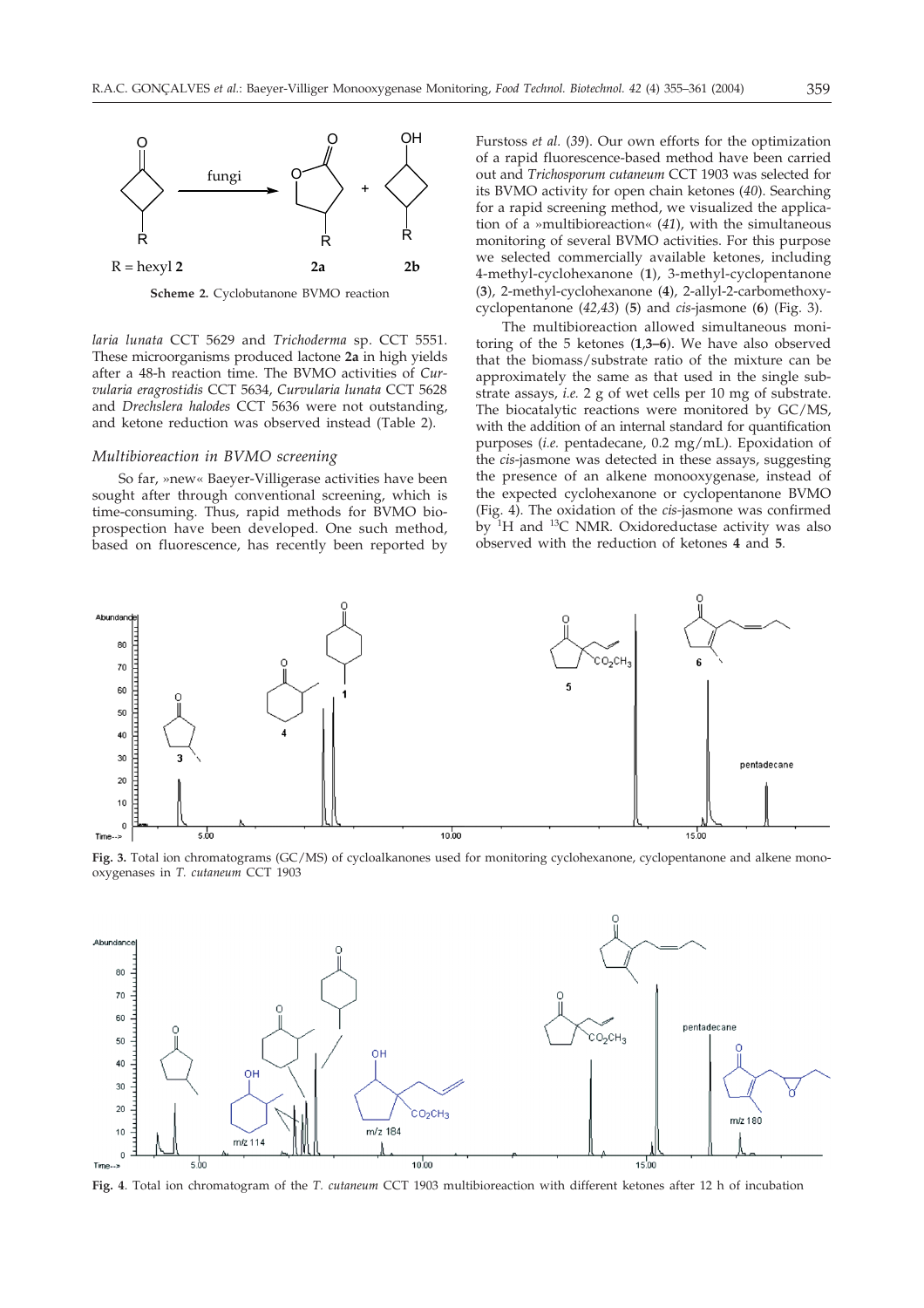# **Conclusion**

Bioprospection of BVMO in 14 fungi resulted in the detection of cyclohexanone BVMO in *Aspergillus oryzae* and *Geotrichum candidum*. Cyclobutanone BVMO was detected in *Aspergillus niger* CCT 5559, *Cunninghamella echinulata* CCT 4424 and CCT 4259, *Curvularia lunata* CCT 5629, and *Trichoderma* sp. CCT 5551. A multibioreaction methodology was also efficient in the detection of an alkene monooxygenase in *Trichoderma cutaneum* CCT 1903.

# *Acknowledgements*

The authors are indebted to CAPES/PICDT, CNPq and FAPESP for grants and scholarships/fellowships for A. L. M. Porto, J. R. Cagnon, R. A. C. Gonçalves and L. Pinheiro.

#### **References**

- *1.* K. Faber: *Biotransformations in Organic Chemistry,* Springer, New York (2000).
- *2.* A. Liese, K. Seelbach, C. Wandrey: *Industrial Biotransformations,* Wiley-VCH Verlag GmbH, Weinheim (2000).
- *3.* S. M. Roberts: *Biocatalysts for Fine Chemical Synthesis*, John Wiley & Sons, New York (1999).
- *4.* J. Halga{: *Biocatalysts in Organic Synthesis*, Elsevier, Amsterdam (1992).
- *5.* S. M. Roberts, P. W. H. Wan, *J. Mol. Catal. B-Enzym. 4* (1998) 111–136.
- *6.* M. Renz, B. Meunier, *Eur. J. Org. Chem. 4* (1999) 737–750.
- *7.* C. Bolm, G. Schlingloff, K. Weickhardt, *Angew. Chem.-Int. Edit. 33* (1994) 1848–1849.
- *8.* A. Gusso, C. Baccin, F. Pinna, G. Strukul, *Organometallics, 13* (1994) 3442–3451.
- *9.* C. Bolm, K. Schlingloff, *J. Chem. Soc. Chem. Commun. 12* (1995) 1247–1248.
- *10.* C. Bolm, K. Schlingloff, F. Bienewald, *J. Mol. Catal. A-Chem. 117* (1997) 347–350.
- *11.* C. Bolm, O. Beckmann, A. Cosp, C. Palazzi, *Synlett, 9* (2001) 1461–1463.
- *12.* C. Bolm, O. Beckmann, C. Palazzi, *Can. J. Chem. 79* (2001) 1593–1597.
- *13.* T. Uchida, T. Katsuki, *Tetrahedron Lett. 42* (2001) 6911–6914.
- *14.* N. M. Kamerbeek, D. B. Janssen, W. J. H. van Berkel, M. W. Fraaije, *Adv. Synth. Catal. 345* (2003) 667–678.
- *15.* V. Alphand, R. Furstoss, P. M. Sandrine, S. Roberts, A. J. Willetts, *J. Chem. Soc. Perkin Trans. I* (15) (1996) 1867–1872.
- *16.* V. Alphand, A. Archelas, R. Furstoss, *Tetrahedron Lett. 30* (1989) 3663–3664.
- *17.* V. Alphand, A. Archelas, R. Furstoss, *J. Org. Chem. 55* (1990) 347–350.
- *18.* M. D. Mihovilovic, B. Muller, M. M. Kayser, J. D. Stewart, P. Stanetty, *Synlett, 5* (2002) 703–706.
- *19.* M. D. Mihovilovic, B. Muller, M. M. Kayser, P. Stanetty, *Synlett, 5* (2002) 700–702.
- *20.* V. Alphand, R. Furstoss, *Tetrahedron: Asymmetry, 3* (1992) 379–382.
- *21.* S.-L. Ulrich, A. Krodel, F.-A. Ludwig, A. Schulze, S. Rissom, U. Kragl, V. I. Tishkov, M. Vogel, *Synthesis* (6) (2001) 947–951.
- *22.* G. Grogan, S. Roberts, A. Willetts, *Biotechnol. Lett. 14* (1992) 1125–1130.
- *23.* M. J. Taschner, D. J. Black, *J. Am. Chem. Soc. 110* (1988) 6892–6893.
- *24.* P. Pasta, G. Carrea, N. Gaggero, G. Grogan, A. Willetts, *Biotechnol. Lett. 18* (1996) 1123–1128.
- *25.* A. Gusso, C. Baccin, F. Pinna, G. Strukul, *Organometallics, 13* (1994) 3442–3451.
- *26.* C. Bolm, G. Schlingloff, K. Weickhardt, *Angew. Chem.-Int. Edit. 33* (1994) 1848–1849.
- *27.* André Tosello Fundation, CCT Coleção de Cultura Tropical, Campinas-SP, Brazil, *http://www.fat.org.br*
- *28.* A. L. M. Porto, A. J. Marsaioli, *Ph.D. Thesis,* IQ/UNICAMP, Campinas, SP, Brasil (2002).
- *29.* R. A. C. Gonçalves, A. J. Marsailoi, *Ph.D. Thesis*, IQ/ UNICAMP, Campinas, SP, Brasil (2002).
- *30.* A. L. M. Porto, F. Cassiola, S. L. P. Dias, I. Joekes, Y. Gushikem, J. A. R. Rodrigues, P. J. S. Moran, G. P. Manfio, A. J. Marsaioli, *J. Mol. Catal. B-Enzym. 19* (2002) 327–334.
- *31.* A. L. M. Porto, F. Cassiola, S. L. P. Dias, I. Joekes, Y. Gushikem, J. A. R. Rodrigues, P. J. S. Moran, G. P. Manfio, A. J. Marsaioli, *Chrysotile-immobilized microorganisms (Aspergillus terreus, Rhizopus oryzae, Pseudomonas oleovorans and Serratia rubidaea) for biocatalysis and biotechnology processes. BR Patent 0204931* (2004).
- *32.* J. R. Cagnon, A. L. M Porto, A. J. Marsaioli, G. P. Manfio, S. Y. Eguchi, *Chemosphere, 38* (1999) 2237–2242.
- *33.* T. Koerner, T. H. Slebocka, R. S. Brown, *J. Org. Chem. 64* (1999) 196–201.
- *34.* M. J. Taschner, D. J. Black, *J. Am. Chem. Soc. 110* (1988) 6892–6893.
- *35.* J. D. Stewart, K. W. Reed, M. M. Kayser, *J. Chem. Soc. Perkin Trans. I* (*8*) (1996) 755–757.
- *36.* J. D. Carballeira, E. Alvarez, J. V. Sinisterra, *J. Mol. Catal. B-Enzym. 28* (2004) 25–32.
- *37.* M. D. Mihovilovic, B. Muller, P. Stanetty, *Eur*. *J. Org. Chem. 22* (2002) 3711–3730.
- *38.* D. R. Kelly, *Tetrahedron: Asymmetry, 7* (1996) 1149–1152.
- *39.* M. C. Gutiérrez, A. Sleegers, H. D. Simpson, V. Alphand, R. Furstoss, *Org. Biomol. Chem. 1* (2003) 3500–3506.
- *40.* B. Bicalho, L. S. Chen, J. Grognux, J. L. Reymond, A. J. Marsaioli, *J. Braz. Chem. Soc.* (in press).
- *41.* A. J. Marsaioli, L. S. Chen, L. Pinheiro, L. A. M. A. da Costa, B. Bicalho, *6th International Symposium on Biocatalysis and Biotransformations,* Olomouc, Czech Republic (2003) p. 193.
- *42.* E. P. Peçanha, E. J. Barreiro, C. A. M. Fraga, *Quím. Nova, 20* (1997) 435–437.
- *43.* C. A. M. Fraga, E. J. Barreiro, *Synth. Commun. 25* (1995) 1133–1144.